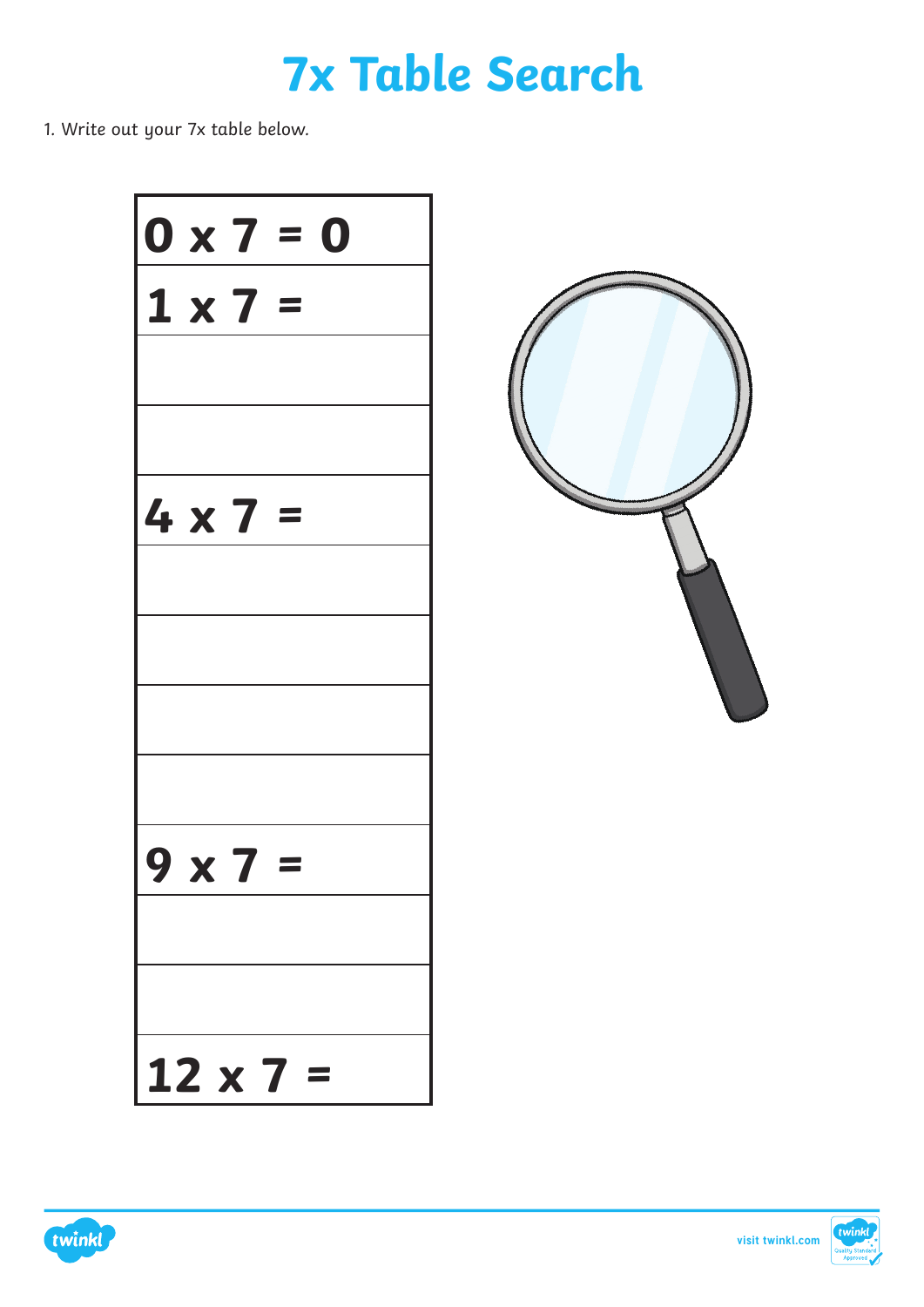### **7x Table Search**

2. Find the sets of 3 numbers from your 7× table number sentences. Colour them in. They may be horizontal, vertical or diagonal. Write the ones you find underneath. One is done for you as an example. How many can you find?

| 22                      | 11                      | $\overline{\mathbf{7}}$ | 77                      | 13                      | 10                      | $\overline{\mathbf{3}}$ | 41 | 29                      | 33 |
|-------------------------|-------------------------|-------------------------|-------------------------|-------------------------|-------------------------|-------------------------|----|-------------------------|----|
| 6                       | 29                      | 30                      | 18                      | $\overline{\mathbf{7}}$ | 15                      | $\overline{\mathbf{7}}$ | 14 | 24                      | 8  |
| 34                      | $\overline{\mathbf{7}}$ | 21                      | 70                      | $\mathbf{1}$            | 67                      | 21                      | 57 | $\overline{\mathbf{7}}$ | 16 |
| 5                       | $\overline{2}$          | 42                      | 4                       | $\overline{\mathbf{7}}$ | 48                      | 37                      | 56 | 11                      | 12 |
| 17                      | 10                      | $\overline{\mathbf{7}}$ | 81                      | $\overline{\mathbf{7}}$ | 23                      | 19                      | 8  | $\overline{\mathbf{7}}$ | 23 |
| 35                      | 4                       | $\overline{\mathbf{7}}$ | 14                      | 63                      | $\overline{\mathbf{3}}$ | 28                      | 84 | 49                      | 41 |
| $\overline{\mathbf{7}}$ | 25                      | 11                      | $\overline{\mathbf{7}}$ | 50                      | $\overline{\mathbf{7}}$ | 43                      | 37 | $\overline{\mathbf{7}}$ | 76 |
| 5                       | 19                      | 9                       | 10                      | 4                       | 14                      | 66                      | 48 | $\overline{\mathbf{7}}$ | 82 |

a.  $4 \times 7 = 28$  g.





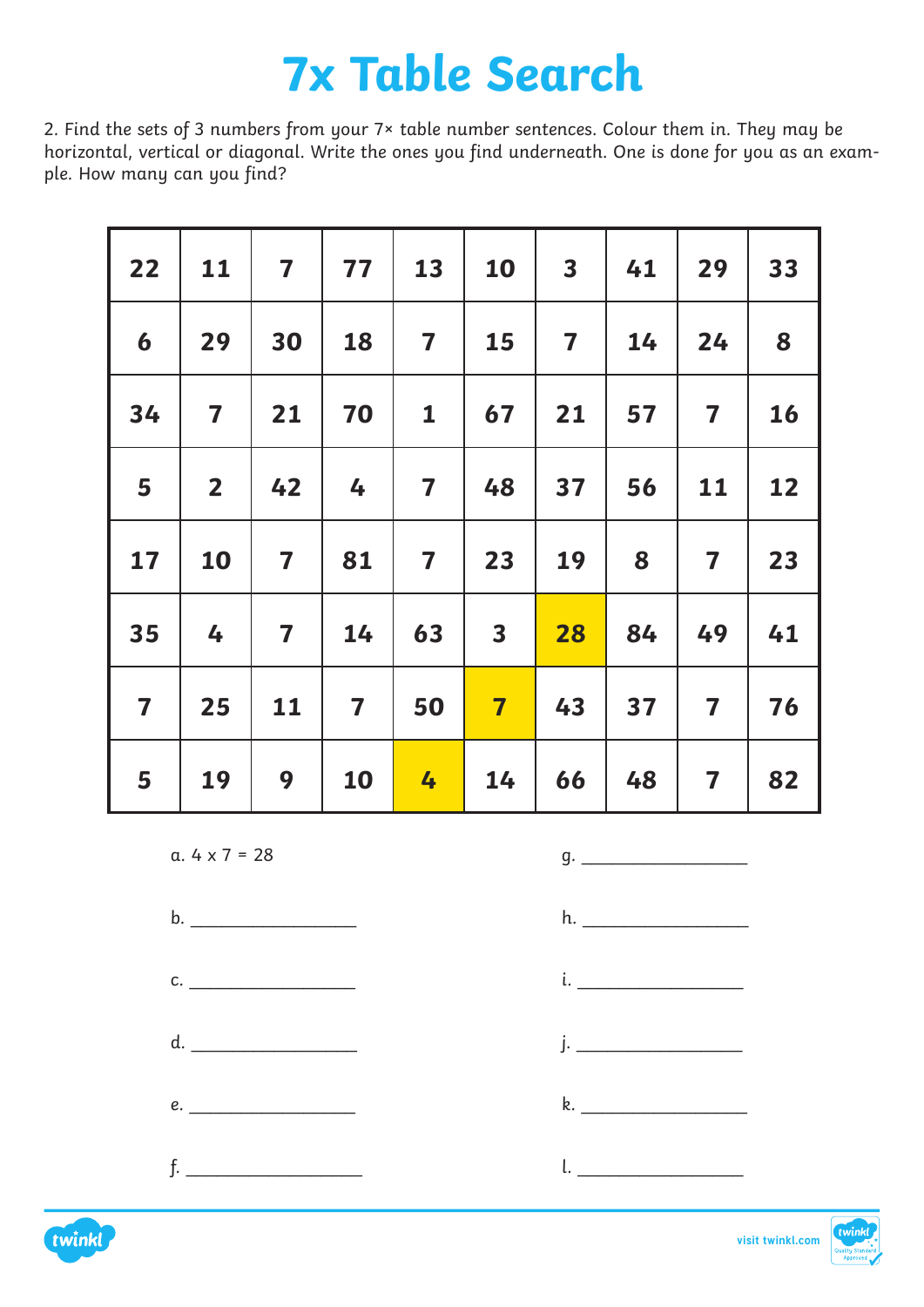## **Cupcake Conundrum**

At a cake sale there are chocolate cakes and fairy cakes. Chocolate cakes are decorated with 7 chocolate stars. Fairy cakes are decorated with 7 sugar stars. I can count 63 stars altogether. How many of each cake are there? You must have at least one of each kind of cake. There are a few possible combinations. **How many can you find?**



#### **Challenge**

Someone brings over a tray of cupcakes to be sold. The cupcakes are decorated with 7 gold stars. There are still 63 stars in total. How many of each cake are there? You must have one of each. There are a few possible combinations. **How many can you find?**





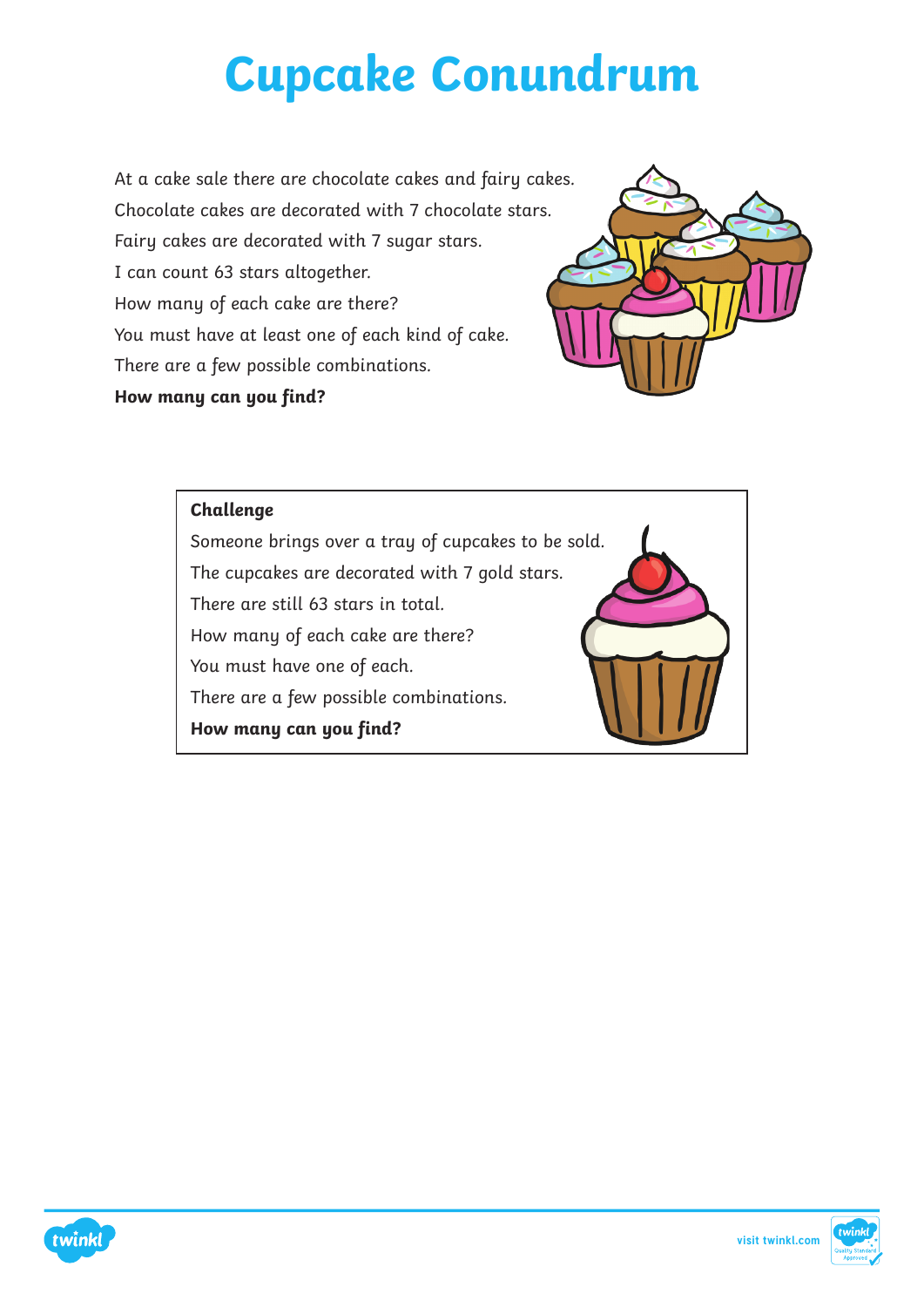

1. Write out your 7x table below.





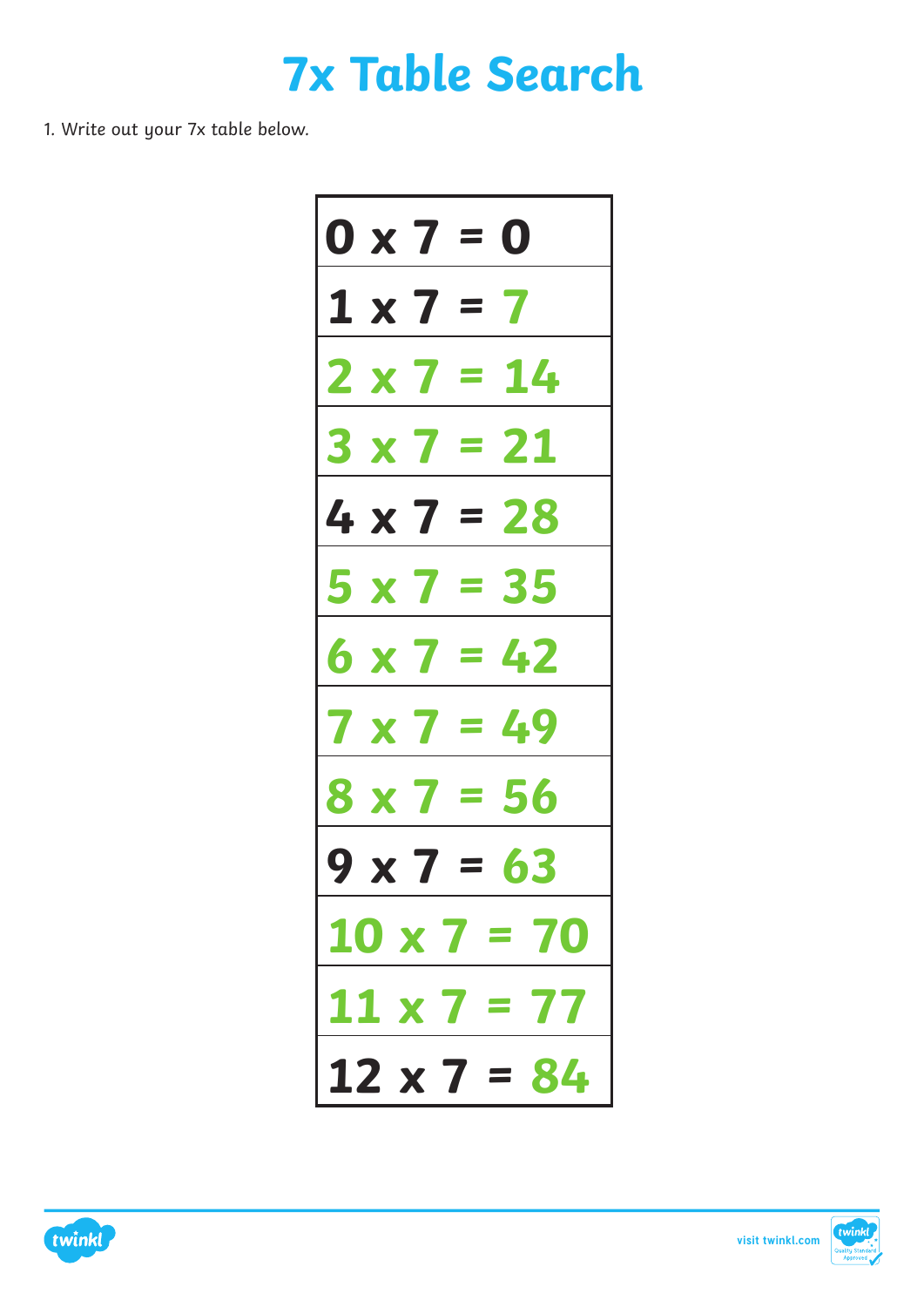### **7x Table Search**

2. Find the sets of 3 numbers from your 7× table number sentences. Colour them in. They may be horizontal, vertical or diagonal. Write the ones you find underneath. One is done for you as an example. How many can you find?

| 22                  | 11           | 7                       | 77 | 13 | 20                      | $\mathbf{B}$ | 41 | 29           | 33               |
|---------------------|--------------|-------------------------|----|----|-------------------------|--------------|----|--------------|------------------|
| $\ddot{\mathbf{6}}$ | 29           | 30                      | 18 |    | 15                      | 17           | 14 | 24           | $\boldsymbol{8}$ |
| 34                  | $\mathbf{z}$ | 21                      | 70 | 1  | 67                      | 21           | 57 |              | 16               |
| 5                   | $\mathbf{2}$ | 42                      | 4  | 7  | 48                      | 37           | 56 | 11           | 1/2              |
| 17                  | 10           | $\lambda$               | 81 | 7  | 23                      | 19           | 8  |              | 23               |
| 35                  | 4            | $\overline{\mathbf{7}}$ | 14 | 63 | $\overline{\mathbf{3}}$ | 28           | 84 | 49           | 41               |
| 7                   | 25           | 11                      |    | 50 | $\overline{\mathbf{7}}$ | 43           | 37 | 7            | 76               |
| $\ddot{\bullet}$    | 19           | $\boldsymbol{q}$        | 10 | 4  | 14                      | 66           | 48 | $\mathbf{r}$ | 82               |

a.  $4 \times 7 = 28$  g.  $5 \times 7 = 35$ 

b.  $11 \times 7 = 77$  h.  $6 \times 7 = 42$ 

c.  $2 \times 7 = 14$  i.  $1 \times 7 = 7$ 

d.  $3 \times 7 = 21$  j.  $9 \times 7 = 63$ 

e.  $7 \times 7 = 49$  k.  $12 \times 7 = 84$ 

f.  $8 \times 7 = 56$  l.  $10 \times 7 = 70$